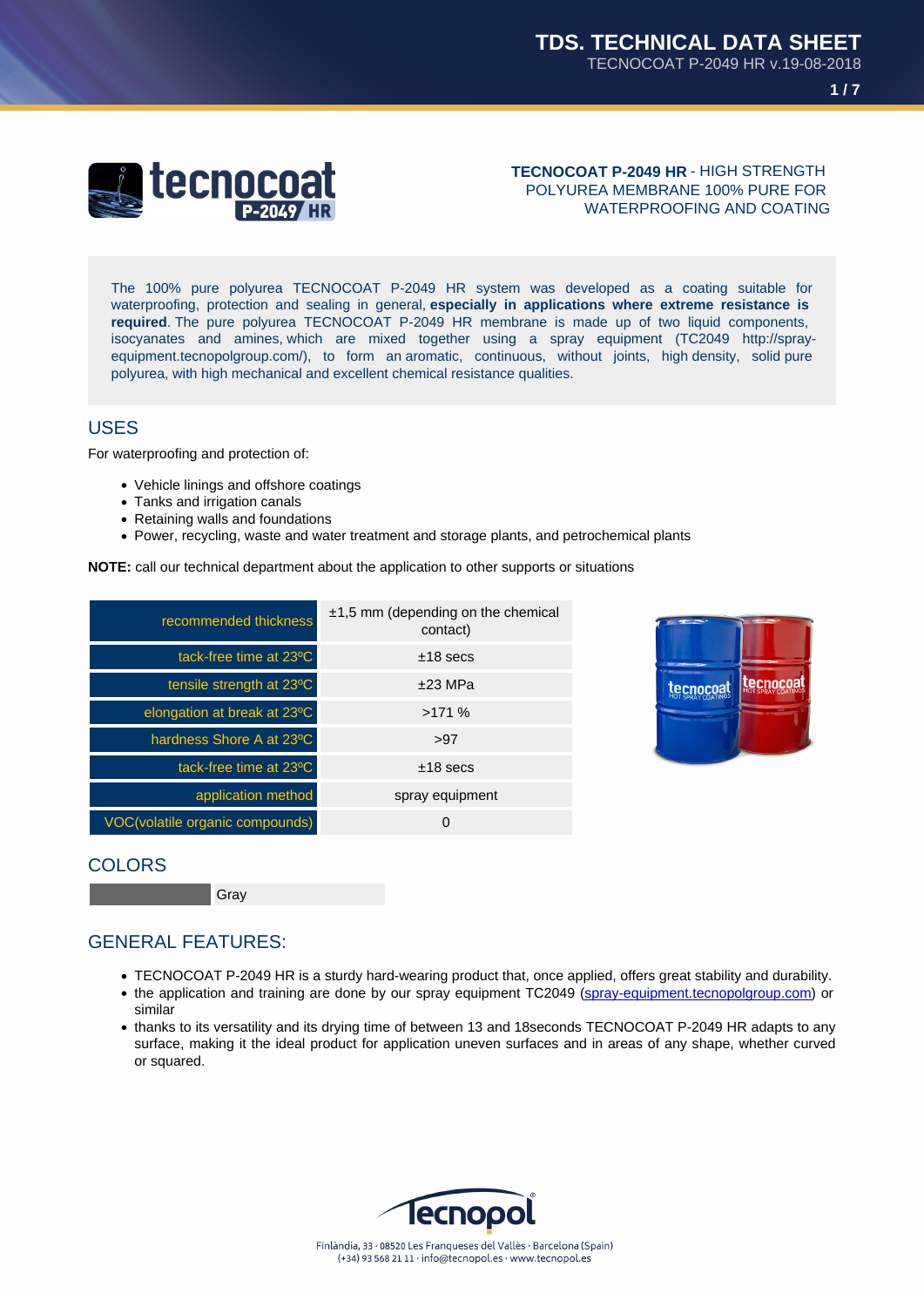TECNOCOAT P-2049 HR v.19-08-2018

- **2 / 7**
- it is free from harmful to the ozone layer, so do not promote the greenhouse effect (NOT contain HFCs, HCFCs, VOCs, etc ...).
- TECNOCOAT P-2049 HR system is 100% recyclable by mechanical means friendly to the environment
- no gas collection for recycling and/or destruction is required
- it does not emit any substance to the environment once installed.
- applying TECNOCOAT P-2049 HR saves in seals and any other kind of joins, as the finish is uniform and makes up a single layer, providing a surface with optimum maintenance and cleaning properties.
- TECNOCOAT P-2049 HR pure polyurea membrane system should be applied in dry conditions avoiding the presence of humidity or coming from the surface to be coated or the substrate, whether at the time of application or subsequently (pressure from phreatic water level).
- in the event there is humidity in the substrate at the time of application, consult the technical specifications of our primers where the maximum humidity ranges are specified or our technical handbook of application of **TECNOCOAT**
- TECNOCOAT P-2049 HR system requires solar radiation protection (UV rays) to ensure it does not lose its properties because it is an aromatic membrane.
- TECNOCOAT P-2049 HR is immune to temperature changes of between -40º and +160º, conserving its elastic properties without becoming cracked or soft.
- the fast reaction of TECNOCOATP-2049 HR upon application provides great stability in a few seconds and it may be walked on and guarantees to waterproof in less than 3 hours. This polyurea reaches its optimum conditions after approximately 24 hours.

## PACKAGING:

Metal drums of 225 kg each component (amines and isocyanates)

## SHELF LIFE

12 months at temperatures between 5° C and 35° C, provided it is stored in a dry place. Once the tin has been opened, the product must be used immediately. Once opening drum, slightly mix mechanically component B (amines), for good mixing of their components.

### APPLICATION METHOD

In general, the following aspects should be dealt with prior to spraying:

- Repair the surface (fill in depressions, eliminate unevenness, eliminate any old waterproofing, etc.).
- Clean the surface or substrate, removing any dust, dirt, grease or efflorescence.

The TECNOCOAT P-2049 HR pure polyurea system can be applied to many different surfaces and the procedure will vary depending on its nature or state.

Below we set out some of the applications for the most common surfaces; for other surfaces not described, please contact our technical department.

### **Concrete substrate**

- Any depressions or voids should be repaired using a mix (ratio of ±1:4) of our epoxy resin PRIMER EP-1020 mixed with silica sand.
- The concrete should be completely cured (concrete curing takes 28 days) or, in any case, the maximum level of humidity allowed for the substrate should be verified, depending on the primer used.
- Any concrete laitance or release agents should be eliminated and open the pore surface achieved by grit blasting, milling or sanding. (to achieve a Concrete Surface Preparation index -CSP- 3 to 6, depending on the final use)

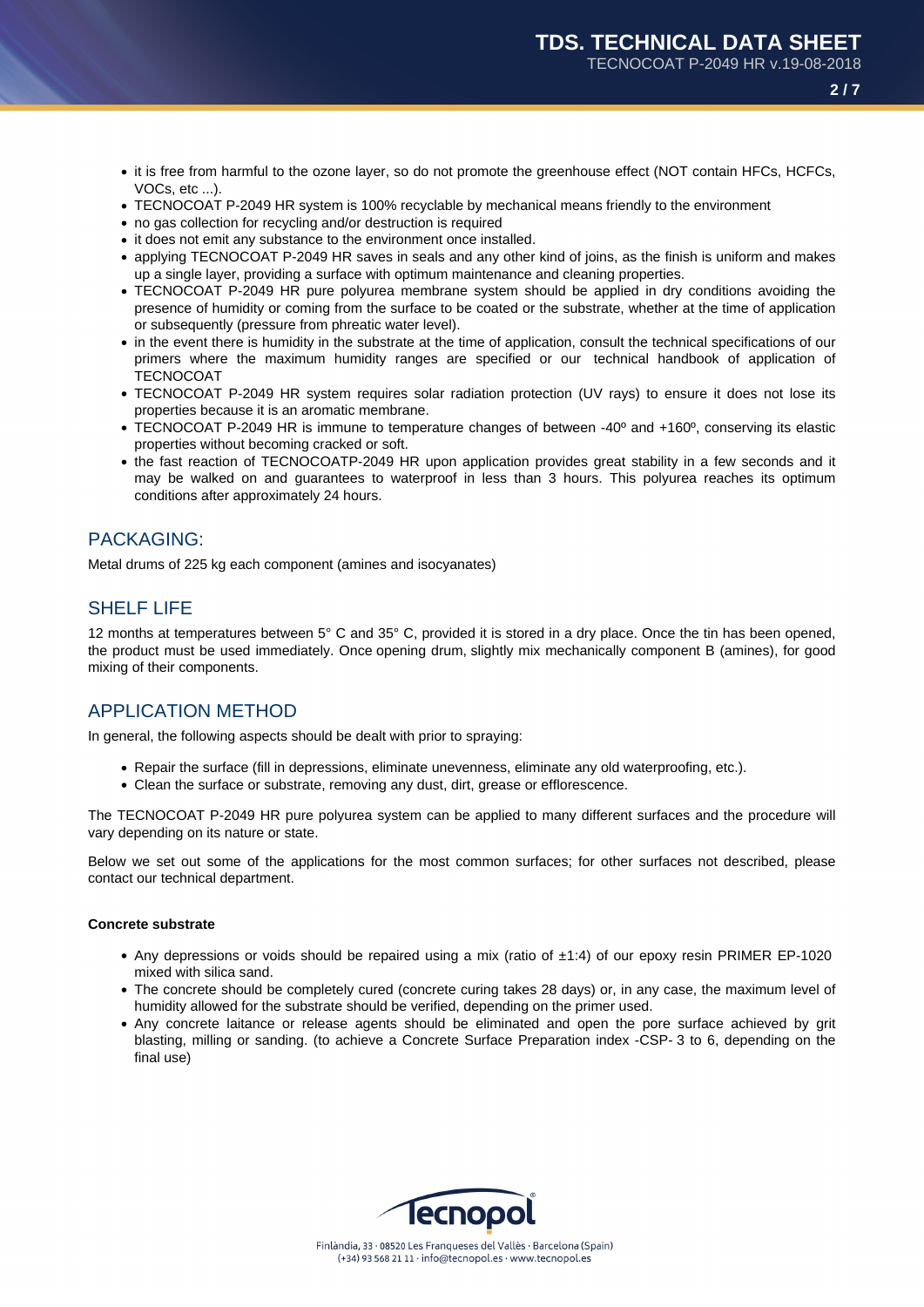- Next, clean and eliminate all contaminants from the elements, such as dust or particles from the previous processes.
- Apply the primer in the conditions and with the parameters indicated in the technical specifications for these products. In general, the dual-component polyurethane PRIMER PU-1050 should be used.
- Application of the aliphatic polyurethane resin TECNOTOP S-3000/2C/2CP, in consumption and desired thicknesses in the case of no protection against UV rays. This application can be done by short hair roller type equipment "airless" (see the conditions of application in the product datasheet TDS)

### **Metal substrate:**

- Metal surfaces should be prepared using sand-blasting, in order to improve the surface's mechanical fixation properties. (in situations as metal tanks or similar, must achieve an SP10 according to SSPC norms/NACE 2/2nd quality according to UK norm/DS 2.5 french norm/SA 2 1/5 Sweden norms)
- Check the seals and overlaps and where necessary seal with MASTIC PU mastic or TECNOBAND 100, in combination.
- For rapid and efficient cleaning of the surface using a ketone-based solvent
- Apply prior priming using a 100% solids epoxy resin PRIMER EP-1040 or water-based epoxy resin PRIMER EPw-1070, to improve surface leveling and bonding. Consult the technical specifications of this product.
- Apply the TECNOCOAT P-2049 HR pure polyurea membrane.
- application of the aliphatic polyurethane resin TECNOTOP S-3000/2C/2CP, in consumption and desired thicknesses in the case of no protection against UV rays. This application can be done by short hair roller type equipment "airless" (see the conditions of application in the product datasheet TDS)

#### **Notes:**

- Consult in all cases the waiting times, drying time, singular points treatment, conditions of application of all the products through the technical data sheets of each product, the technical handbook of application of TECNOCOAT, or consult our technical department.
- For other types of supports/substrates, for further information on the execution application procedure, for any additional questions, please, consult the technical data sheets (TDS) of these products, or our technical department.
- These guidelines are valid although they can be modified, according to the situation of the supports, conditioning of the bearing structures of the elements to be waterproofed, external climatology or situation at the time of application

### REPAIR AND OVERLAPS PROCESSES

#### **REPAIR**

In cases where the membrane repair by accidental causes, or assembly procedures not covered installations, shall be as follows:

- cut, removal of the affected area and/or damaged surface
- sanding this area extending about 20~30 cm. around the perimeter, for overlapping security
- cleaning (vacuuming) of waste generated (powder, dust...); if it's possible don't use water, and if used, support humidity value; ketones applicability based solvents for reducing this type of surface cleaning
- apply a thin layer (50-100 g/m<sup>2</sup>) of polyurethane resin PRIMER PU-1000
- light spread SILICA SAND over the wet primer applied before
- wait for the total drying
- apply TECNOCOAT P-2049 HR, TECNOCOAT CP-2049 or DESMOPOL
- apply TECNOTOP S-3000/2C/2CP, in consumption and desired thicknesses in the case of no protection against UV rays. This application can be done by short hair roller type equipment "airless" (see the conditions of application in the product datasheet TDS)

**OVERLAPS**

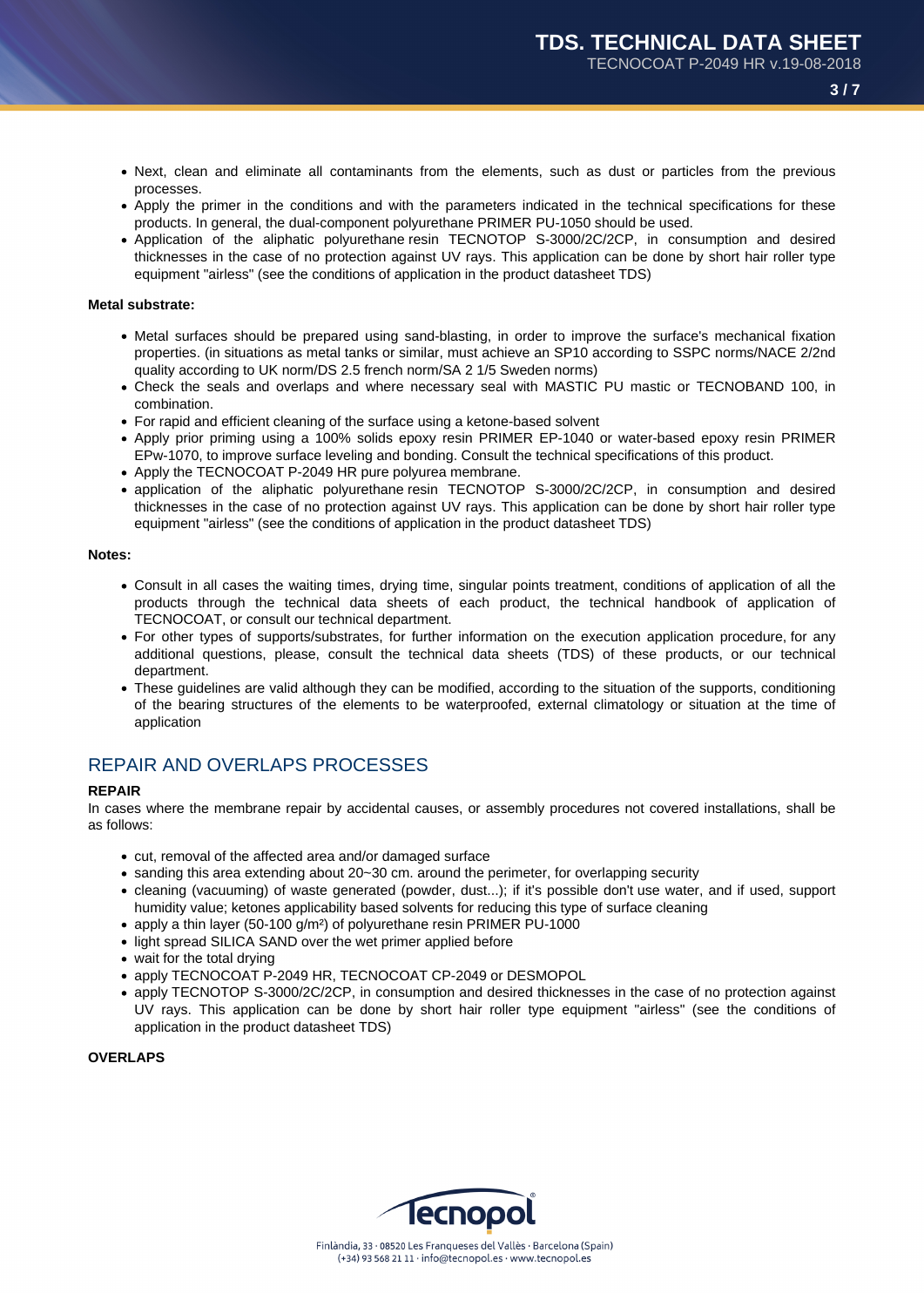In cases has been exceeded recoat time (24~48 hours), so the waiting time between jobs is prolonged, proceed as follows:

- sanding strip longitudinal overlap of about 20~30 cm. wide
- cleaning (vacuuming) of waste generated (powder, dust...)or existing dust; if it's possible, do not use water, and if it's used, check the support humidity value; ketones applicability based solvents for conducting this type of surface cleaning
- apply a thin layer(50-100 g/m<sup>2</sup>) of polyurethane resin PRIMER PU-1000.
- light spread SILICA SAND over the wet primer applied before
- wait for the total drying
- apply TECNOCOAT P-2049 HR, TECNOCOAT CP-2049 or DESMOPOL
- apply TECNOTOP S-3000/2C/2CP, in consumption and desired thicknesses in the case of no protection against UV rays, or TECNOTOP S-3000, polyurea resin.

## APPLICATION REQUIREMENTS (SPRAY EQUIPMENT)

For the formation, it is necessary to mix the two initial liquid components, isocyanates and amines by our spray equipment TC2049 (spray-equipment.tecnopolgroup.com) or similar (proper maintenance and cleaning it is recommended). The general parameters for this material will be the following:

- Heater isocyanate temperature: ±75 °C
- Heater amines temperature:±70ºC
- Hose temperature: ± 70 °C
- Pressure: 2.700 psi (185 bar)
- Recommended Mixing chamber: GU-07008-1 or GU-07008-2

These temperature and pressure parameters have to be valued, ratified or be varied by the applicator, depending on the conditions of each climate zone, weather situation or projection equipment specifications.

### HANDLING

These safety recommendations for handling, are necessary for the implementation process as well as in the pre and post, on exposure to the loading machinery.

- Respiratory Protection: When handling or spraying use an air-purifying respirator.
- Skin protection: Use rubber gloves, remove immediately after contamination. Wear clean body-covering. Wash thoroughly with soap and water after work and before eating, drinking or smoking.
- Eye / Face: Wear safety goggles to prevent splashing and exposure to particles in the air.
- Waste: Waste generation should be avoided or minimized. Incinerate under controlled conditions in accordance with local laws and national regulations.

Anyway, consult the material and safety data sheet (MSDS)of the product.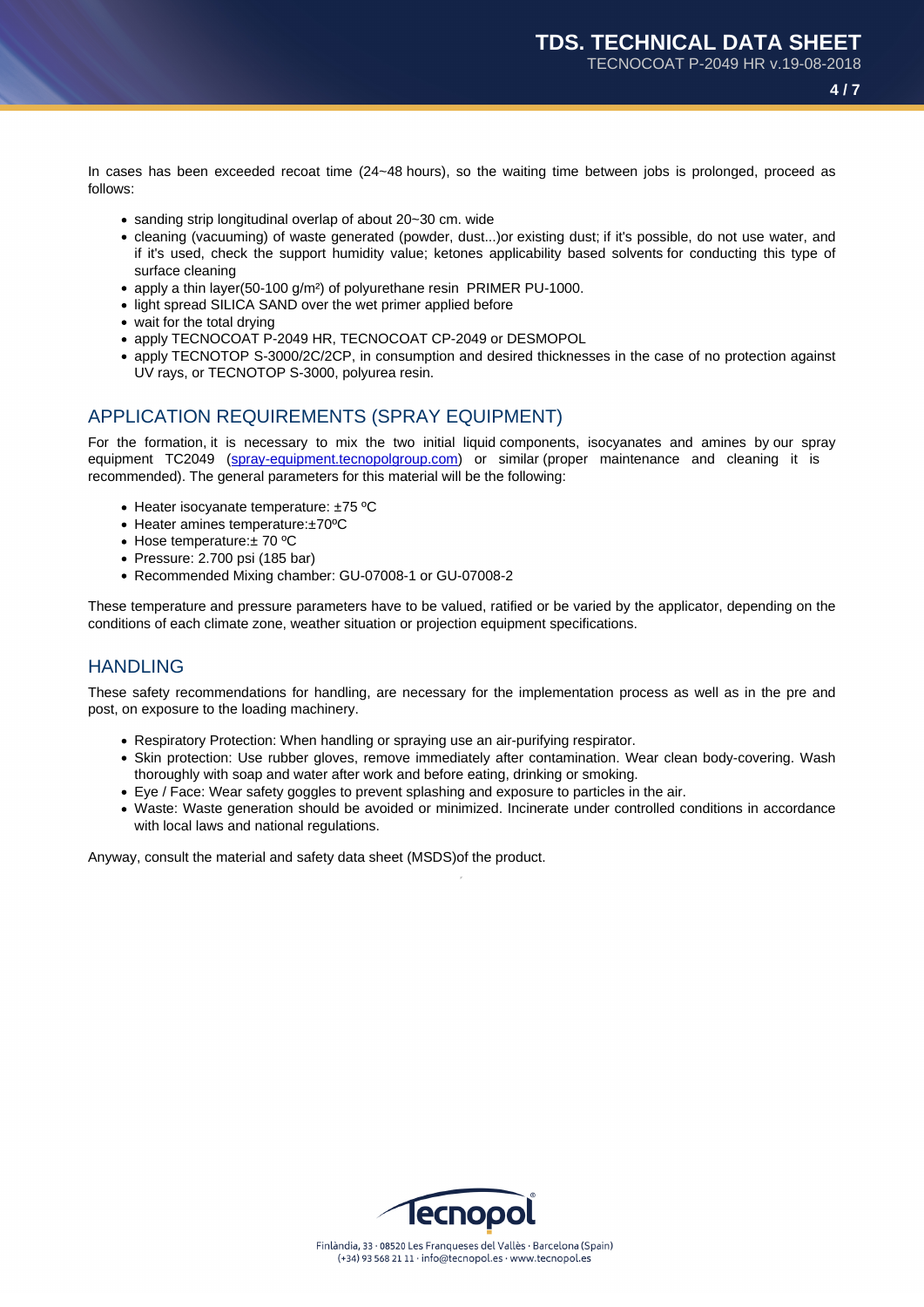### COMPLEMENTARY PRODUCTS:

The TECNOCOAT P-2049 HR system may be complemented with the following products as a means of protection or to improve its physical-mechanical properties depending on its exposure, the desired finish or the type of substrate.

- PRIMER EP-1020: Mixed with silica sand in a ratio of 1:4, this is used to fill in depressions in concrete surfaces, rapidly providing a firm and fast drying even base.
- PRIMER PU-1050- PRIMER EPw-1070-PRIMER PUc-1050-PRIMER PU-1000: These primers are applied on the substrate beforehand to improve bonding and level the surface, as well as regulating the humidity in the substrate (see permitted levels in their technical specifications). Consumption may vary depending on the type of support, nature or surface texture. Consult the technical specifications of each product or our technical department.
- PRIMER EP-1040: 100% solid content, epoxy resin, for metal surfaces
- TECNOTOP 2C: dual-component colored aliphatic polyurethane resin, used to protect roofs and floors or ground against UV rays when there is no other protection. (according to ETA 10/0121 and BBA 16/5340)
- TECNOTOP 2CP: dual-component colored aliphatic polyurethane resin used to protect against UV rays and chlorinated water when waterproofing swimming pools, lakes, and aquariums.
- TECNOTOP S-3000: two-component, aliphatic, colored, cold polyurea resin for protection against UV rays, in situations of decks or floors without additional protection. Excellent for vehicular cover applications, quick-drying, and setting up.
- TECNOBAND 100: the cold bond deformable band made up of an upper layer of non-woven textile and a lower layer of viscoelastic self-adhesive coating, which together allow it to adapt to the shape of the substrate. This band is ideal when dealing with structural joints and overlapping metal materials.
- MASTIC PU: Polyurethane mastic for filling joints (use together with TECNOBAND 100 when necessary).

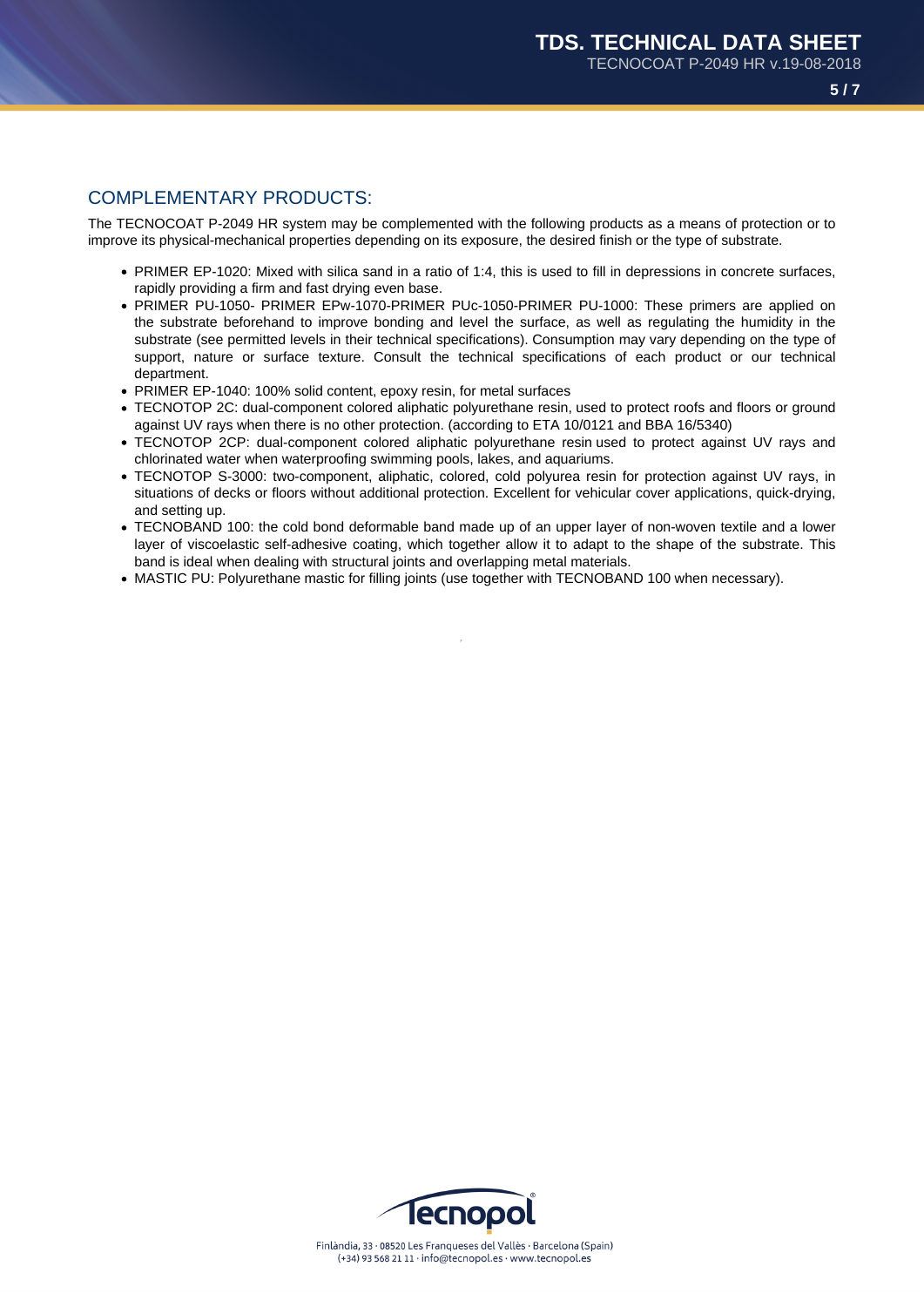## TECHNICAL DATA

| <b>PROPERTIES</b>                                      | <b>RESULTS</b>                                                                         |  |
|--------------------------------------------------------|----------------------------------------------------------------------------------------|--|
| Density at 23 °C<br><b>ISO 1675</b>                    | $1,10$ g/cm <sup>3</sup>                                                               |  |
| <b>UNE-EN ISO 2555</b><br>Isocyanate viscosity at 23°C | $±900$ cps                                                                             |  |
| Amines viscosity at 23°C<br><b>UNE-EN ISO 2555</b>     | $\pm 650$ cps                                                                          |  |
| Tack free time at 23 °C                                | $±18$ secs                                                                             |  |
| Cured time at 23 °C                                    | $±12$ hours                                                                            |  |
| Elongation at break at 23 °C<br>ISO 527-3              | >171%                                                                                  |  |
| Tensile Strength at 23 °C ISO 527-3                    | $>23$ MPa                                                                              |  |
| Hardness(Shore A) at 23°C<br>DIN 53.505                | >97                                                                                    |  |
| DIN 53.505<br>Hardness(Shore D) at 23°C                | >60                                                                                    |  |
| Climatic zone                                          | S (hard weather)                                                                       |  |
| Surface temperatures                                   | $-20 °C - 90 °C$                                                                       |  |
| Roof slope                                             | $S1 - S4$ (?0 $\degree$ ), zero slope                                                  |  |
| Fire reaction                                          | <b>NPA</b>                                                                             |  |
| Solids content ISO 1768                                | 100% (VOC's=0)                                                                         |  |
| <b>Chemical resistances</b>                            | Resistant to many products and chemicals (consult technical<br>department)             |  |
| Thermal resistance                                     | It behaves consistently with a temperature range of -40 $^{\circ}$ C $\sim$ +160<br>°C |  |

These values in this table are approximate and can vary depending on the situation of the carrier or application methodology employed.

# TECHNICAL DATA OF COMPONENTS

| <b>PROPERTIES</b>                         | <b>COMPONENT A</b>             | <b>COMPONENT B</b>                    |
|-------------------------------------------|--------------------------------|---------------------------------------|
| Specific gravity at 23°C ISO 1675         | $1,11\pm5\%$ g/cm <sup>3</sup> | 1,09-1,12 $\pm$ 5%g/cm <sup>3 *</sup> |
| Viscosity (S63, 30 rpm at 23 °C) ISO 2555 | $900\pm50$ cps                 | $650\pm50$ cps $*$                    |
| Mix ratio $-$ in weight                   | 100                            | 102                                   |
| Mix ratio $-$ in volume                   | 100                            | 100                                   |

\*: these data only in a neutral color; for other colors, this data may vary, please check COA

The information herein is to assist customers in determining whether our products are suitable for their applications. Our products are only intended for sale to industrial and commercial customers. Customer assumes full responsibility for quality control, testing and determination of suitability of products for its intended application or use.

We warrant that our products will meet our written liquid component specifications. We make no other warranty of any kind, either express or implied, by fact or law, including any warranty of merchantability or fitness for a particular purpose. Our total liability and customers' exclusive remedy for all proven claims is replacement of nonconforming product and in no event shall we be liable for any other damages. While descriptions, designs, data and information contained herein are presented in good faith and believed to be accurate, they are provided for guidance only. Because many factors may affect processing or application/ use, Tecnopol Sistemas S.L recommends that the reader make tests to determine the suitability of a product for a particular purpose prior to use.

No warranties of any kind, either expressed or implied, including warranties of merchantability or fitness for a particular purpose, are made regarding products described or designs, data or information set forth, or that the products, designs, data or information may be sued without infringing the intellectual property rights of others. In no case shall the descriptions, information, data or designs provided be considered a part of Tecnopol Sistemas S.L terms and conditions of